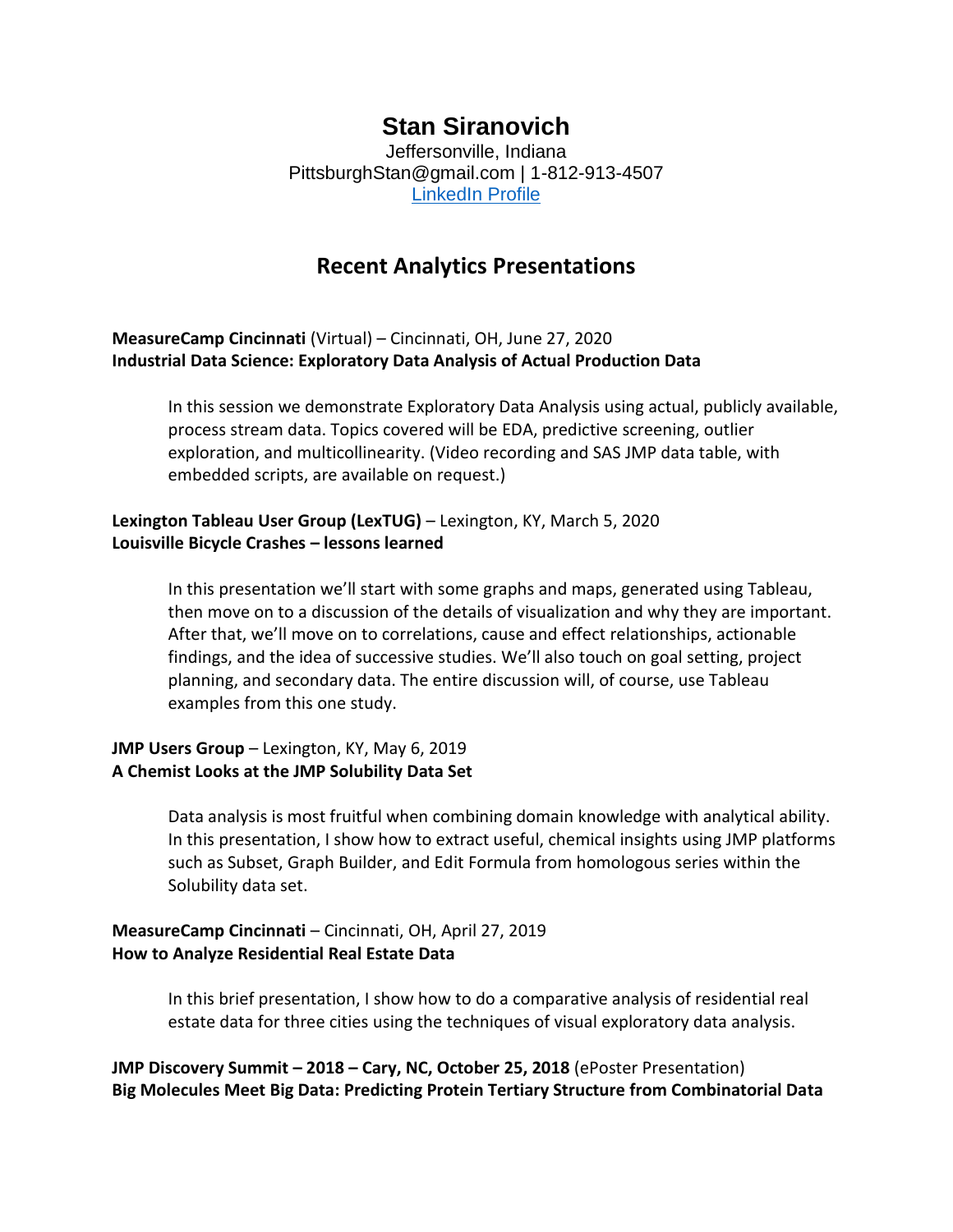The experimental determination of protein structure is typically time consuming and relatively expensive. Hence, statistical methods for the prediction of some structural parameters of these proteins would be valuable. This poster discusses the prediction of one property, the Root Mean Square Deviation (RMSD) from some measured and calculated protein attributes using JMP 14.

### **SQL Saturday – Louisville 2018** – Louisville, KY, July 21, 2018 **How to Do a Data Analysis**

We'll show you how to do an exploratory data analysis with real, publically available data from Redfin, using JMP statistical analysis and visualization software. We'll start with concatenation and subsetting, move on to data integrity, then to visualization, exploratory data analysis, and simple linear regression. We'll make plenty of charts and graphs with some summary statistics thrown in for good measure. Moreover, we'll do it all in under one hour.

## **Code PaLOUsa 2018** Software Development Conference – Louisville, KY, March 29, 2018 **An Analysis of Louisville Crashes Using Tableau**

This project started at the Fourth Annual Hack for Change in Louisville Kentucky on August 4, 2016 as part of the Civic Data Alliance Hack for Change. In this presentation, we will examine the data using Tableau's bar charts and maps, review a previous report and show why a deeper analysis is necessary. Finally, we will make some recommendations for a continuation of the study.

## **Tableau Users Group Lexington** - Lexington, Kentucky, April 13, 2017 **Lessons Learned: Louisville Bicycle Crashes**

This presentation reviewed a previous Louisville Bicycle Crashes study, but with a different focus. Since it would have attendees from state government and various nonprofits from nearby Frankfurt, its focus was on how to combine the results with other public data to find insights that would be useful to city planners and transportation coordinators.

## **Louisville SQL Server and Power BI Users Group** - Louisville, March 9, 2017 **Visualization is not Analytics – when people get them confused, they are disappointed in the outcome**

While clear and accurate representation of data is important, it is not the whole story. Visualization projects are often undertaken not only to understand what happened, but also to explain what caused it to happen. Moreover, with increasing frequency, visualizations are projected into the future to predict what will happen. This moves us away from simple visualization and into analysis and prediction. In this presentation,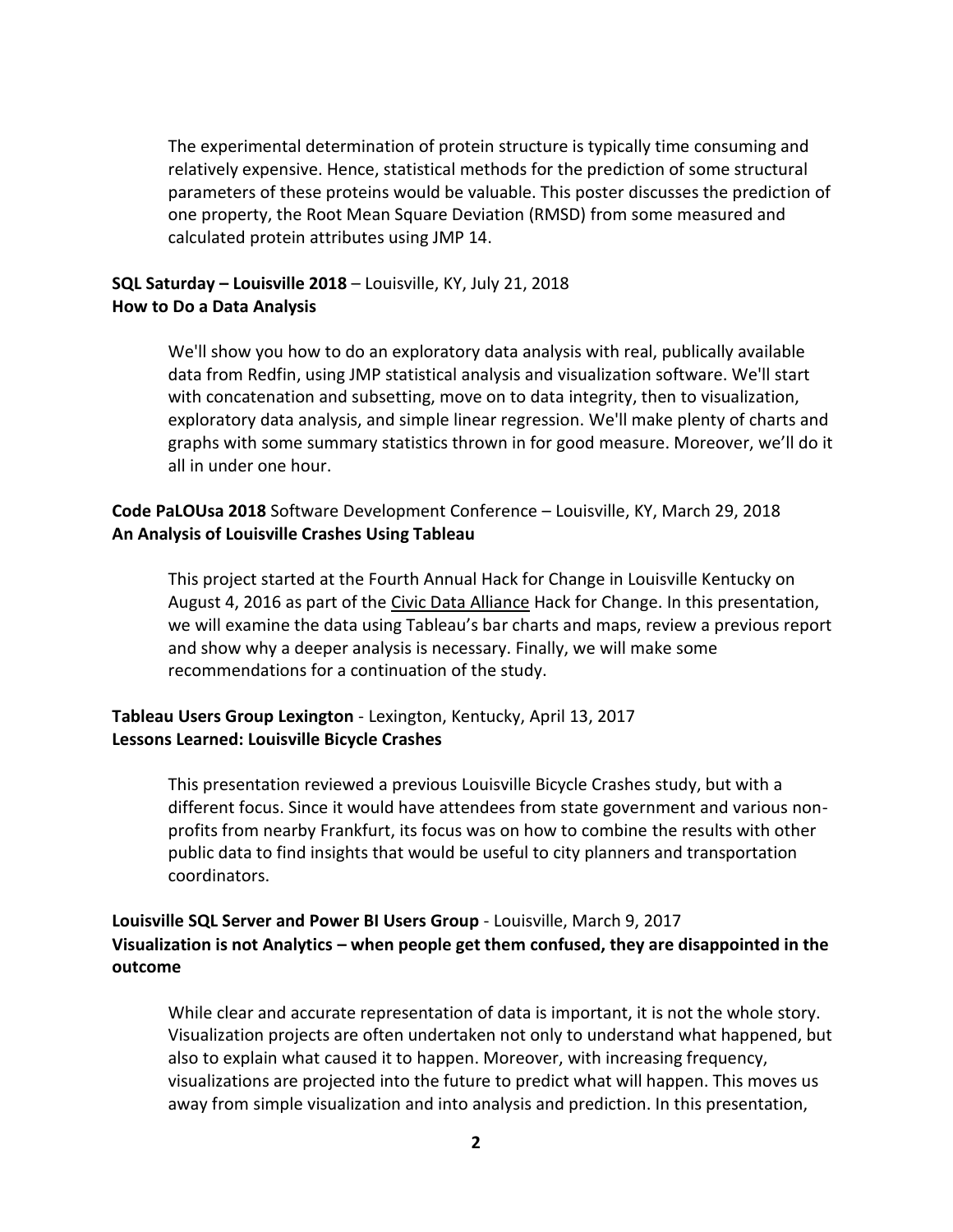we'll cover visualization in both R and Tableau, their relative strengths and weakness for both simple visualization and for analysis, and when to select one over the other.

#### **Louisville R Users Group** - Louisville, Kentucky, March 07, 2017 **Analysis of Protein Folding – exploratory analysis and prediction**

While clear and accurate representation of data is important, it is not the whole story. Visualization projects are often undertaken not only to understand what happened, but also to explain what caused it to happen. This moves us away from simple visualization and into analysis and prediction.

### **Louisville Predictive Analytics Meetup** - February 10, 2017 **Predicting Protein Structure – simpler than you think**

I'm going to talk about Predicting Protein Structure using R and a real-life, messy dataset from UCI. We'll mainly cover exploratory analysis with some model building and domain knowledge thrown in for good measure.

### **Tableau Users Group Cincinnati -** Cincinnati, Ohio, January 10, 2017 **Louisville Bicycle Crashes - lessons learned**

This project started at the Fourth Annual Hack for Change in Louisville Kentucky on August 4, 2016 as part of the Civic Data Alliance Hack for Change. In this presentation, we will examine the data using Tableau's bar charts and maps, review a previous report and show why a deeper analysis is necessary. Finally, we will make some recommendations for a continuation of the study. Follow the link for a copy of the paper. [Louisville Bicycle Crashes -](https://www.linkedin.com/pulse/louisville-bicycle-crashes-lessons-learned-stan-siranovich) lessons learned

## **Indy UseR Group** - Indianapolis, Indiana, May 17, 2016 **Big Molecules Meet Big Data** - **Predicting Protein Tertiary Structure from Combinatorial Chemistry Data**

Much has been written in the popular press about the revolution taking place in Biology and Medicine. Less well reported, but just as revolutionary, has been the development of statistical and computational methods used to analyze and manage the large-scale data which makes these advances possible. In this paper we will discuss the exploratory analysis and prediction of one property, the Root Mean Square Deviation (RMSD), from data downloaded from a large, publically available dataset.

#### **Springboard Capstone Project Webinar** - January 21, 2016 **Big Molecules Meet Big Data** - **Predicting Protein Tertiary Structure from Combinatorial Chemistry Data**